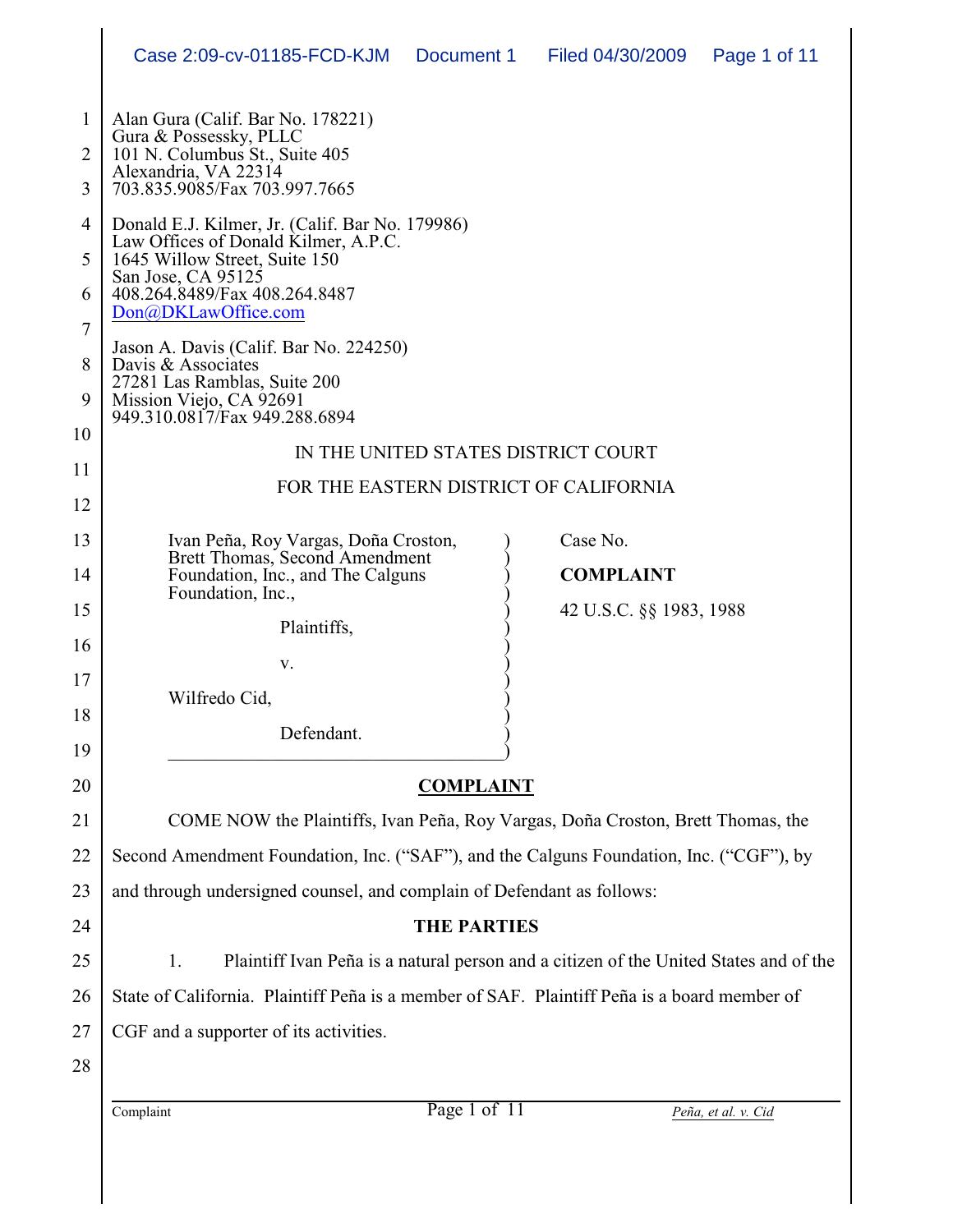1 2 3 2. Plaintiff Roy Vargas is a natural person and a citizen of the United States and of the State of California. Plaintiff Vargas is a member of SAF and a supporter of and participant in CGF activities.

4 3. Plaintiff Doña Croston is a natural person and a citizen of the United States and of the State of California. Planitiff Croston is a member of SAF and a supporter of and participant in CGF activities.

7 8 9 4. Plaintiff Brett Thomas is a natural person and a citizen of the United States and of the State of California. Plaintiff Thomas is a member of SAF. Plaintiff Thomas is a board member of CGF and a supporter of its activities.

10 11 12 13 14 15 5. Plaintiff Second Amendment Foundation, Inc. is a non-profit membership organization incorporated under the laws of Washington with its principal place of business in Bellevue, Washington. SAF has over 650,000 members and supporters nationwide, including Washington, D.C. The purposes of SAF include education, research, publishing and legal action focusing on the Constitutional right to privately own and possess firearms, and the consequences of gun control. SAF brings this action on behalf of itself and its members.

16 6. Plaintiff The Calguns Foundation, Inc. is a non-profit organization incorporated under the laws of California with its principal place of business in Redwood City, California. The purposes of CGF include supporting the California firearms community by promoting education for all stakeholders about California and federal firearm laws, rights and privileges, and defending and protecting the civil rights of California gun owners. CGF represents these members and supporters, which include California firearm retailers and consumers. CGF brings this action on behalf of itself and its supporters, who possess all the indicia of membership.

23 24 25 26 27 7. Defendant Wilfredo Cid is the Chief of the California Department of Justice Bureau of Firearms, and as such is responsible for formulating, executing and administering the State of California's laws, customs, practices, and policies at issue in this lawsuit; and is in fact presently enforcing the challenged laws, customs and practices against plaintiffs. Defendant Cid is sued in both his individual and official capacities.

28

17

18

19

20

21

22

5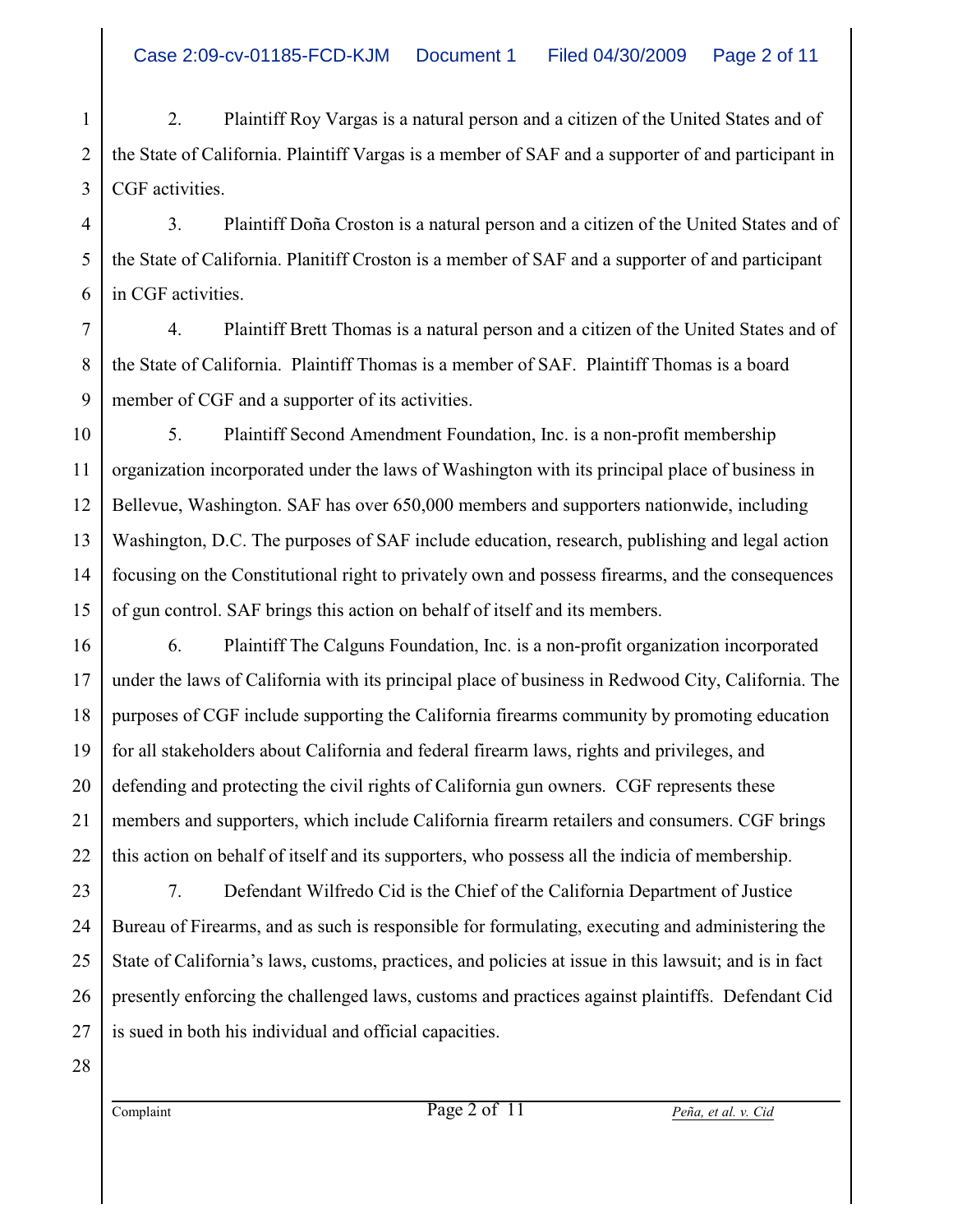|                 | 1                       |
|-----------------|-------------------------|
|                 | $\overline{2}$          |
|                 | 3                       |
|                 | 4                       |
|                 | 5                       |
|                 | 6                       |
|                 | $\overline{7}$          |
|                 | 8                       |
|                 | 9                       |
|                 | 10                      |
|                 | 11                      |
| $\mathbf 1$     | $\overline{\mathbf{c}}$ |
|                 | 13                      |
|                 | 14                      |
|                 | 15                      |
|                 | 16                      |
|                 | 17                      |
|                 | 18                      |
| 1 <sup>1</sup>  | )                       |
|                 | $20^{\degree}$          |
| $\overline{21}$ |                         |
|                 | $^{22}$                 |
|                 | $^{23}$                 |
|                 | 24                      |
|                 | 25                      |
|                 | 26                      |
|                 | 27                      |
|                 |                         |

28 ///

### **JURISDICTION AND VENUE**

8. This Court has subject matter jurisdiction over this action pursuant to 28 U.S.C. §§ 1331, 1343, 2201, 2202 and 42 U.S.C. § 1983.

9. Venue lies in this Court pursuant to 28 U.S.C. § 1391.

## **STATEMENT OF FACTS**

10. The Second Amendment to the United States Constitution provides: "A well regulated Militia being necessary to the security of a free State, the right of the people to keep and bear Arms shall not be infringed."

11. At a minimum, the Second Amendment guarantees individuals a fundamental right to possess handguns in the home. The handguns whose possession is protected by the Second Amendment are those of the kind that are or would be in common use by law-abiding people for lawful purposes.

# *California's "Handgun Roster" Scheme*

12. California Penal Code § 12125(a) provides, "Commencing January 1, 2001, any person in this state who manufactures or causes to be manufactured, imports into the state for sale, keeps for sale, offers or exposes for sale, gives, or lends any unsafe handgun shall be punished by imprisonment in a county jail not exceeding one year."

13. California Penal Code § 12126 bars from the approved handgun roster "any pistol, revolver, or other firearm capable of being concealed upon the person, as defined in subdivision (a) of Section 12001" that either fails to meet the firing requirement for handguns pursuant to California Penal Code § 12127 or the drop safety requirement for handguns pursuant to California Penal Code § 12128. California Penal Code §§ 12126(a)(2), (3), (b)(2), (3).

14. A revolver is barred from the approved handgun roster if "[i]It does not have a safety device that, either automatically in the case of a double-action firing mechanism, or by manual operation in the case of a single-action firing mechanism, causes the hammer to retract to a point where the firing pin does not rest upon the primer of the cartridge." California Penal Code  $§ 12126(a)(1).$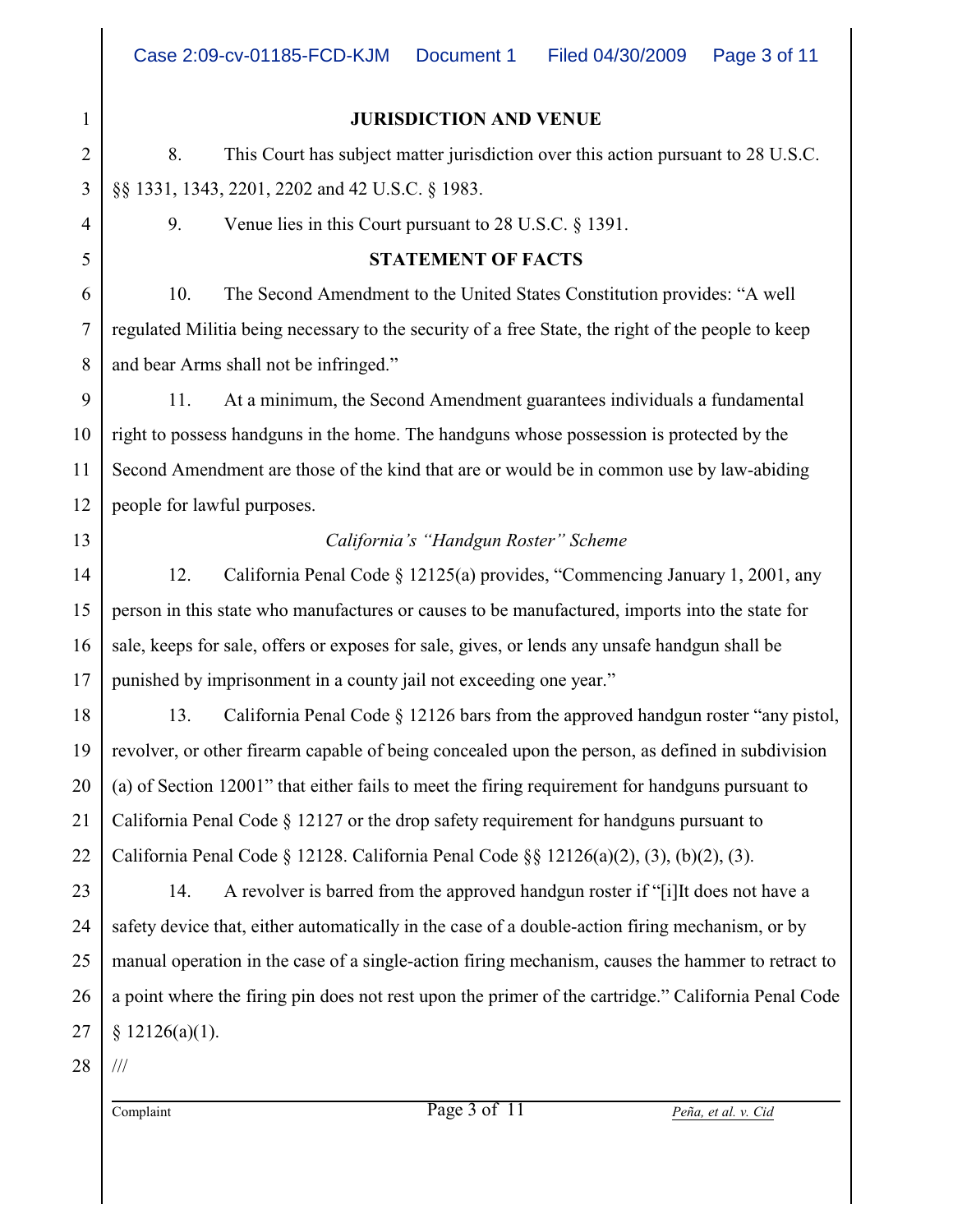1 2 3 4 15. A semi-automatic handgun is barred from the approved handgun roster if "[i]t does not have a positive manually operated safety device, as determined by standards relating to imported guns promulgated by the federal Bureau of Alcohol, Tobacco, and Firearms." California Penal Code § 12126(b)(1).

5 16. A center-fire semi-automatic handgun is barred from the approved handgun roster if it is not grandfathered on the list prior to 2007, and "does not have both a chamber load indicator and if it has a detachable magazine, a magazine disconnect mechanism." California Penal Code  $\S$  12126(b)(5). A handgun that fails to meet this definition is not eligible for "safety" testing. California Penal Code § 12130(d)(2).

10 11 12 13 14 15 16 17. The California Department of Justice often rejects chamber load indicators which, in its view, do not sufficiently meet the requirement, calling for "a device that plainly indicates that a cartridge is in the firing chamber. A device satisfies this definition if it is readily visible, has incorporated or adjacent explanatory text or graphics, or both, and is designed and intended to indicate to a reasonably foreseeable adult user of the pistol, without requiring the user to refer to a user's manual or any other resource other than the pistol itself, whether a cartridge is in the firing chamber." California Penal Code § 12126(c).

17 18 19 20 21 18. A rimfire semi-automatic handgun is also barred from the approved handgun roster if it is not grandfathered on the list prior to 2006, and "it does not have a magazine disconnect mechanism, if it has a detachable magazine." California Penal Code § 12126(b)(4). A handgun that fails to meet this definition is not eligible for "safety" testing. California Penal Code § 12130(d)(3).

22 23 24 25 26 27 28 19. Listings on the California "safe handgun" roster are valid for one year. 11 Calif. Code of Regulations  $\S 4070(a)$ , (b). "A handgun model listing on the Roster of Certified Handguns must be renewed prior to expiration in order to remain valid." 11 Calif. Code of Regulations  $\S$  4071. Renewal is accomplished by returning the renewal notice and a fee. 11 Calif. Code of Regulations § 4071(b), (c). "If the manufacturer/importer or other responsible person fails to comply with these renewal requirements, the handgun model listing shall expire by operation of law at midnight on the date of expiration of the listing and the model will be

6

7

8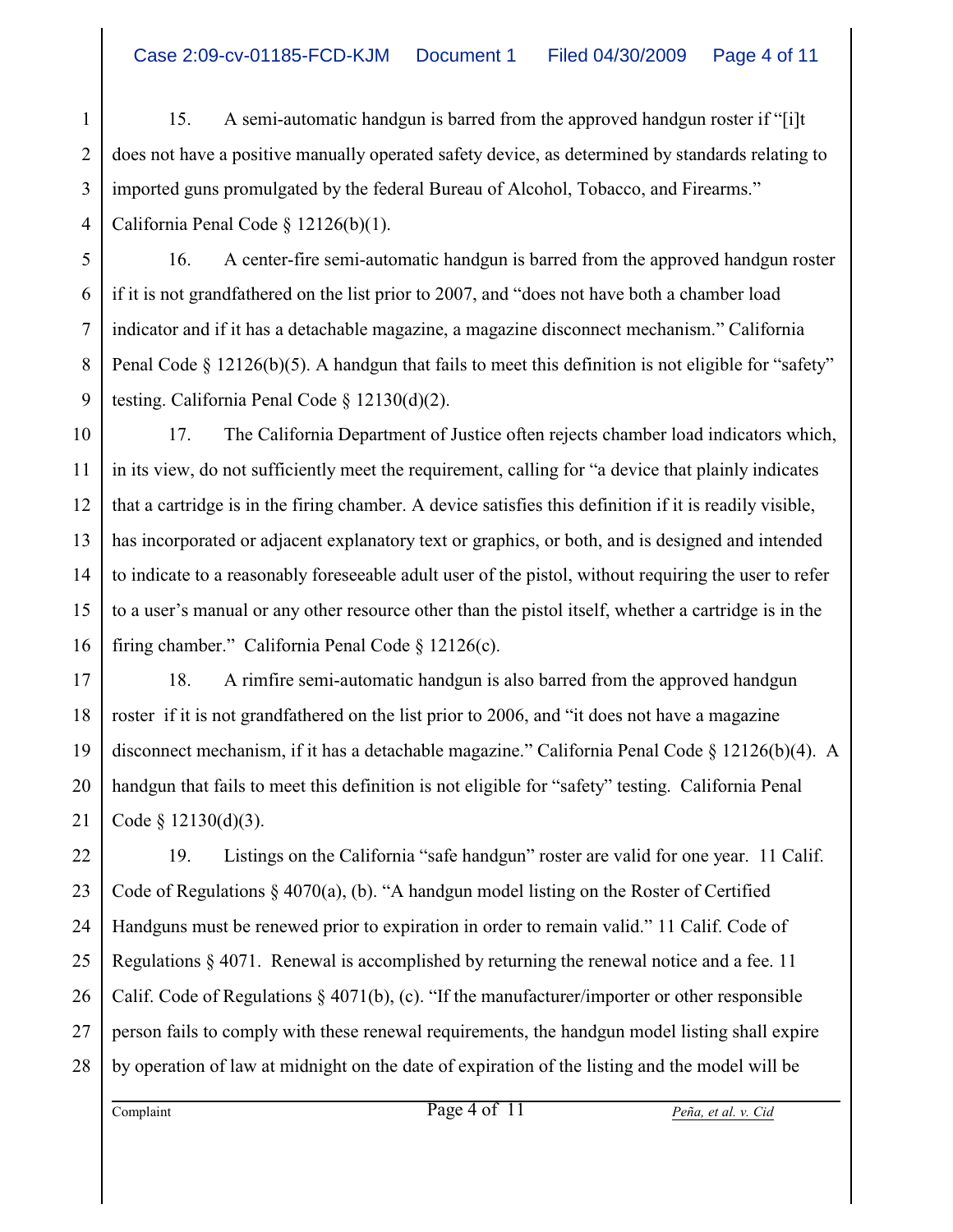1 removed from the Roster." 11 Calif. Code of Regulations § 4071(d).

2 3 4 5 6 7 8 9 20. The California Department of Justice charges firearms manufacturers, importers, and dealers annual fees, ostensibly to operate the handgun roster program. California Penal Code § 12131(a)(1). "Any pistol, revolver, or other firearm capable of being concealed upon the person that is manufactured by a manufacturer who manufactures or causes to be manufactured, imports into the state for sale, keeps for sale, or offers or exposes for sale any pistol, revolver, or other firearm capable of being concealed upon the person in this state, and who fails to pay any fee required pursuant to paragraph  $(1)$ , may be excluded from the roster." California Penal Code  $\S$ 12131(a)(2).

10 11 21. The initial and renewal annual listing fees for inclusion on the "safe handgun" roster are \$200. 11 Calif. Code of Regulations § 4072(b).

12 13 14 22. "Other than the DOJ, only the manufacturer/importer of a handgun model is authorized to submit that handgun model to a DOJ-Certified Laboratory for testing." 11 Calif. Code of Regulations § 4059(c).

15 16 17 18 19 20 21 23. A handgun can remain on the roster if its manufacturer/importer goes out of business or discontinues the model, provided that the model is not being offered for sale to licensed dealers, and "a fully licensed wholesaler, distributor, or dealer submits a written request to continue the listing and agrees to pay the annual maintenance fee." 11 Calif. Code of Regulations  $\S$  4070(d). So long as a handgun is sold to dealers outside of California, the handgun's manufacturer can cause the sale of that handgun to be forbidden inside California by failing to submit the gun for testing in that state or refusing to pay the annual \$200 fee.

22 23 24 25 24. "A manufacturer/importer or other responsible party may submit a written request to list a handgun model that was voluntarily discontinued or was removed for lack of payment of the annual maintenance fee." 11 Calif. Code of Regulations  $\S$  4070(e). The request may be approved, and the handgun restored to the "safe gun" roster, provided the fee is paid.

26 27 25. Otherwise safe handguns, that have passed California's "safety" tests, do not become "unsafe" merely because an annual fee is not paid by their manufacturer.

28 ///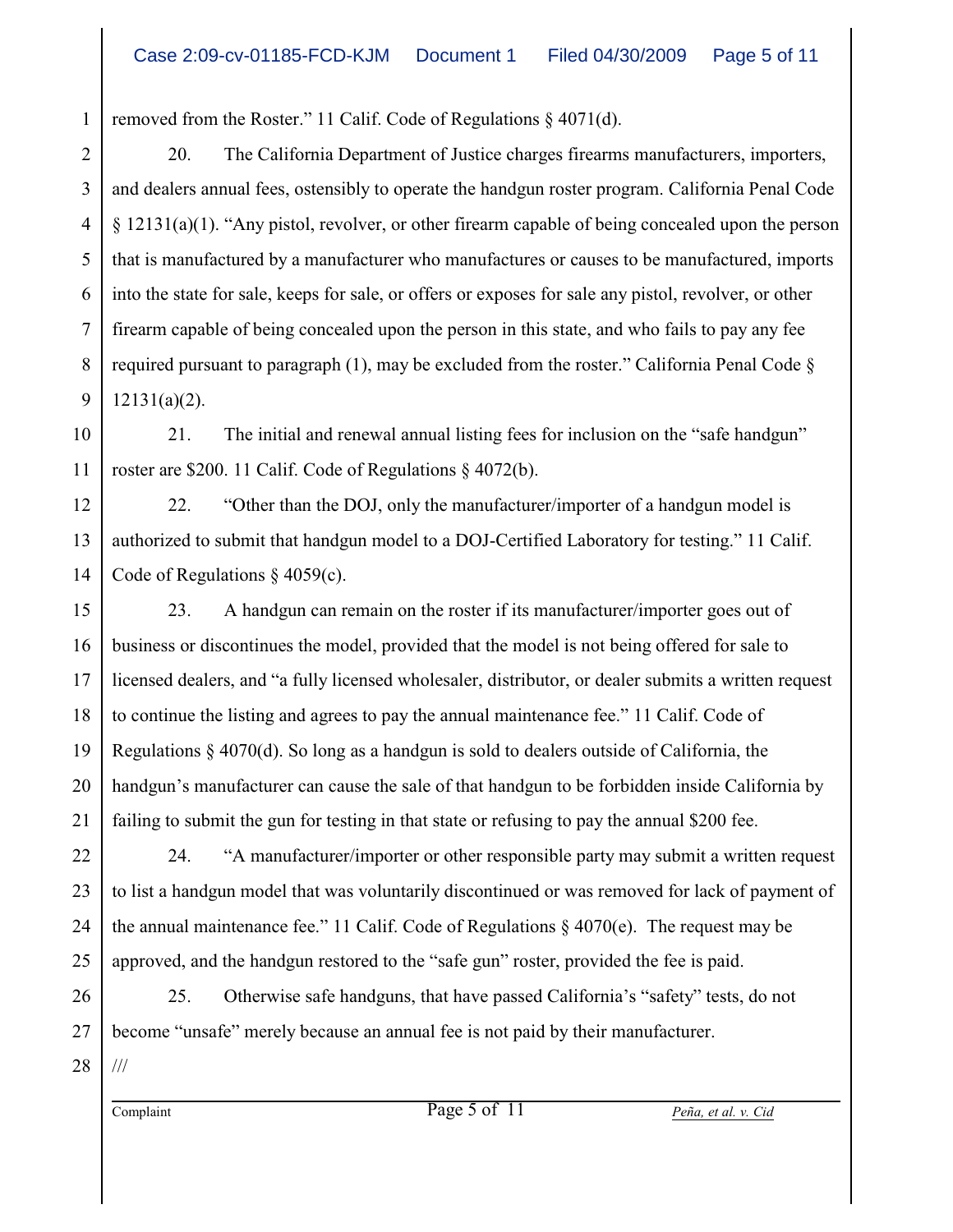*Narrow and Counter-Productive Nature of the "Handgun Roster" Scheme* 26. Handguns lacking "safety" devices are handguns of the kind in common use throughout the United States for lawful purposes, including self-defense.

27. Semi-automatic handguns lacking chamber load indicators and/or magazine disconnect mechanisms are handguns of the kind in common use throughout the United States for lawful purposes, including self-defense.

7 8 28. Like all mechanical devices, a handgun safety mechanism may fail or be misused by the user of a handgun.

9 10 29. A chamber load indicator is a mechanical device that may fail or be misinterpreted by the user of a handgun.

30. A magazine disconnect mechanism is a mechanical device that may fail.

12 13 14 15 16 17 18 19 31. California law requires that prospective handgun purchasers successfully complete at least two tests demonstrating their knowledge of gun safety: a written test pertaining to handgun safety and a operational safety test for each handgun purchased. Within the knowledge required for successful completion of the tests is the fundamental rule of gun safety holding that all guns should be treated at all times as though they are loaded, to prevent reliance on potentially faulty or misinterpreted mechanical devices and to promote safe gun handling habits. Reliance on safety mechanisms, chamber load indicators, or magazine disconnect devices is not an appropriate substitute for safe gun handling practices.

*Exemptions from the "Handgun Roster" Scheme*

32. California Penal Code § 12125(b)(3) exempts"curios and relics" as defined by 27 C.F.R. § 478.11 from the prohibition of California Penal Code § 12125(a).

23 24 25 26 27 28 33. California Penal Code  $\S 12125(b)(4)$  provides an additional exemption for "[t]he sale or purchase of any pistol, revolver or other firearm capable of being concealed upon the person, if the pistol, revolver, or other firearm is sold to, or purchased by, the Department of Justice, any police department, any sheriff's official, any marshal's office, the Youth and Adult Correctional Agency, the California Highway Patrol, any district attorney's office, or the military or naval forces of this state or of the United States for use in the discharge of their official duties.

1

2

3

4

5

6

11

20

21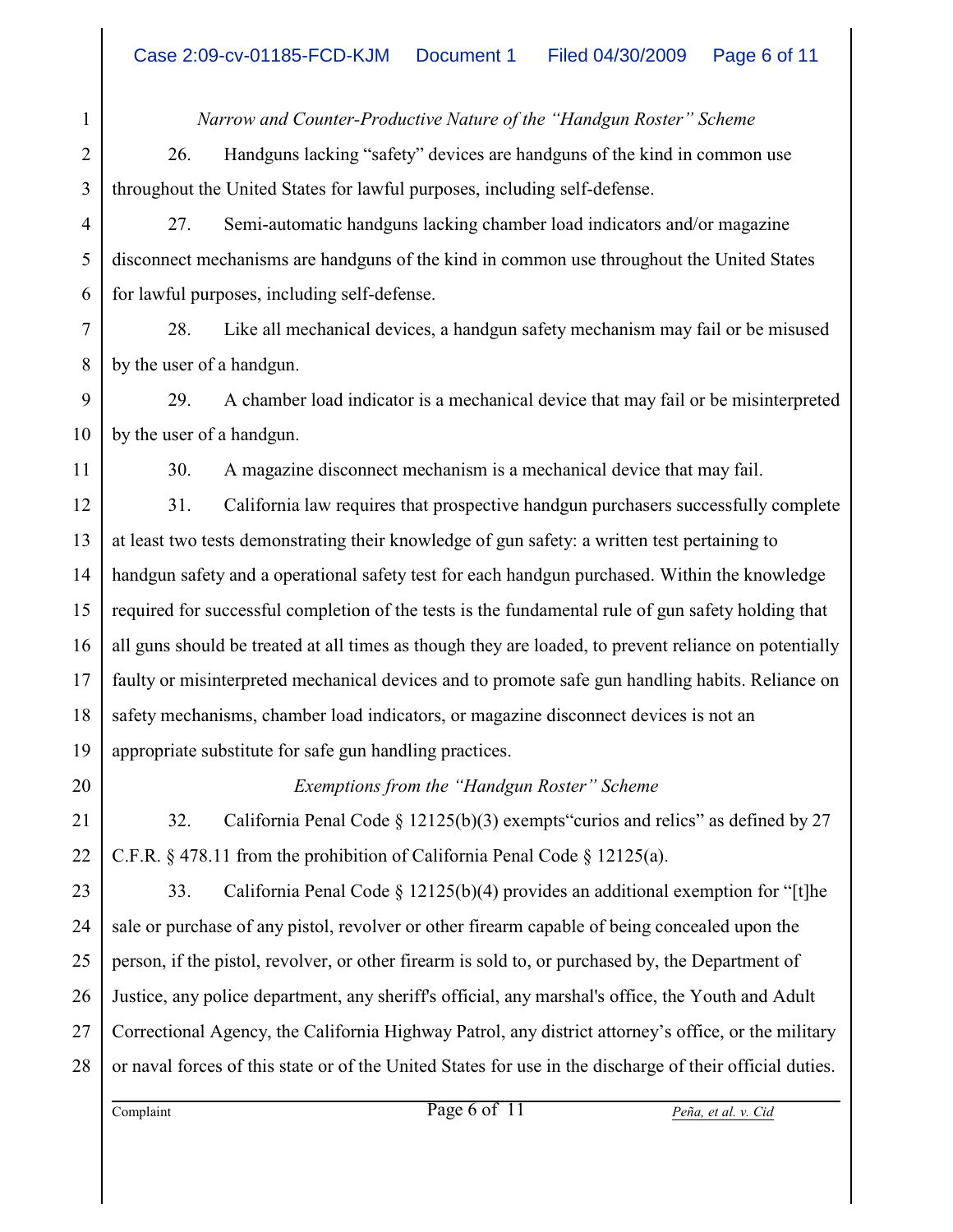1 2 Nor shall anything in this section prohibit the sale to, or purchase by, sworn members of these agencies of any pistol, revolver, or other firearm capable of being concealed upon the person."

3 34. It is not illegal in California to import a handgun not on the state's approved handgun roster when moving into the state without the intention of selling it, nor is it illegal in California to possess or use an unrostered handgun that is otherwise lawful to possess or use.

35. California Penal Code § 12132 provides various exemptions from the approved handgun roster requirements, including private party transfers, intra-familial transfers including gifts and bequests, various loans, and handguns used in Olympic sports.

9 10 11 12 13 36. California Penal Code § 12133 exempts from the approved handgun roster requirements single-action revolvers manufactured prior to 1900 that qualify as curios or relics, single-action revolvers longer than  $7\frac{1}{2}$  inches with a minimum 5-cartridge capacity, and singleshot pistols with a minimum barrel length of 6 inches and minimum overall length of 10 ½ inches.

14 15

17

18

19

20

23

24

25

26

27

4

5

6

7

8

# *California's Enforcement of the "Handgun Roster" Scheme Against Plaintiffs*:  *Barring Sale of a Handgun Previously Listed on the Roster*

16 37. Plaintiff Ivan Peña has sought to purchase a Para USA (Para Ordnance) P1345SR / Stainless Steel .45 ACP 4.25", and has identified a willing seller who stands ready to deliver said handgun to Plaintiff, but Plaintiff cannot purchase and take possession of that handgun as that handgun is not, cannot, and will not be placed on the California Safe Handgun Roster by Defendant.

21 22 38. Mr. Peña's Para USA P1345SR was listed on California's Handgun Roster until December 31, 2005, when it was discontinued and its listing not renewed.

*Barring Sale of a Handgun Designed for Left-Handed Use*

39. Plaintiff Roy Vargas has sought to purchase a Glock 21 SF with an ambidextrous magazine release, and has identified a willing seller who stands ready to deliver said handgun to Plaintiff, but Plaintiff cannot purchase and take possession of that handgun as that handgun is not, cannot, and will not be placed on the California Safe Handgun Roster by Defendant.

28

40. Plaintiff Vargas was born without an arm below the right elbow.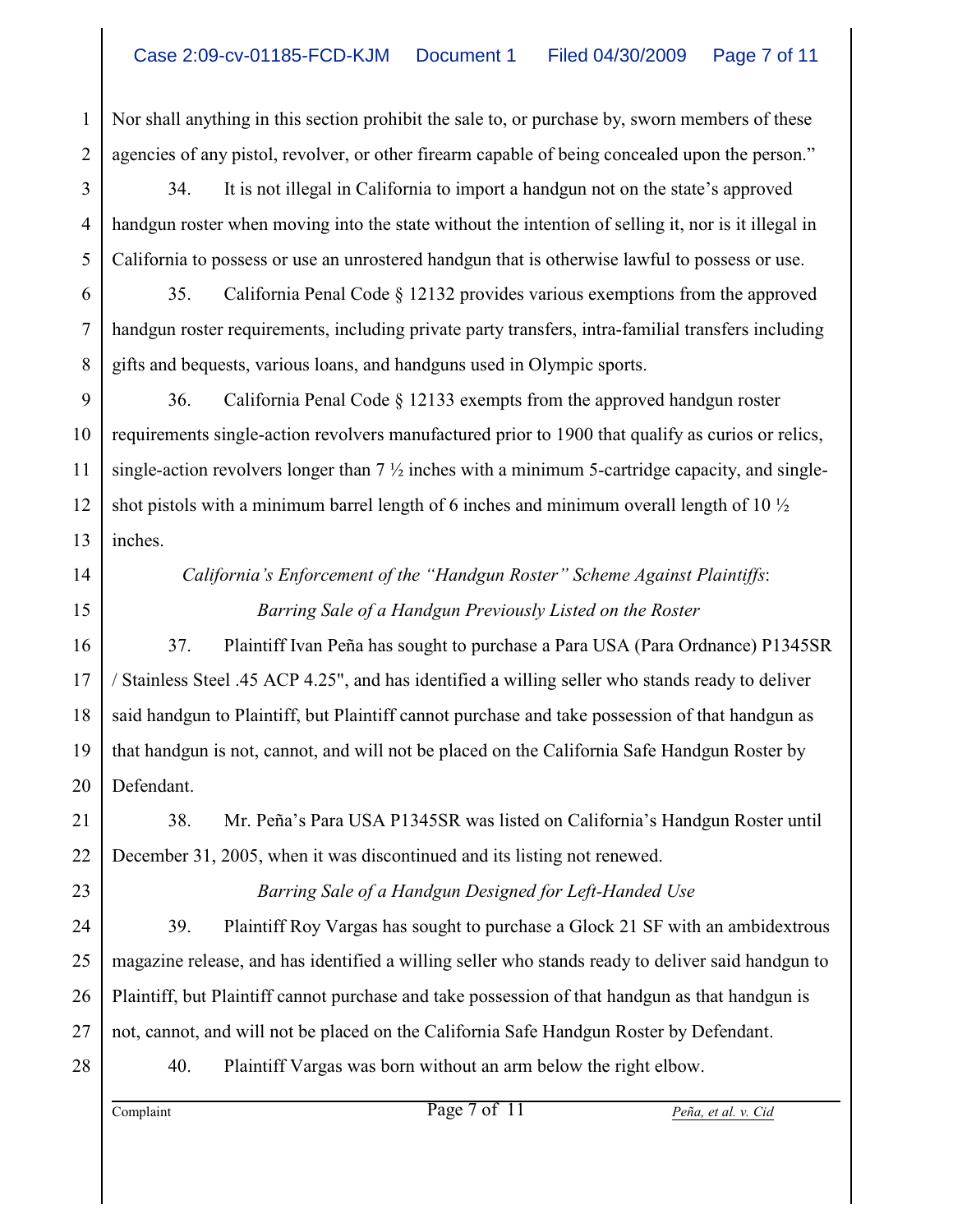41. The Glock 21 SF-STD is listed on the California Handgun Roster.

2 42. The Glock-21 SF with ambidextrous magazine release is better suitable for lefthanded shooters such as Mr. Vargas, as opposed to the approved version of the Glock 21SF-STD.

5 6 43. Glock's efforts to add the SF21 with ambidextrous magazine release to the California Roster have failed.

44. However, Defendant permits Glock customers to have their SF21-STD handguns fitted with an ambidextrous release at the Glock factory. In other words, California permits the sale of a Glock 21SF-STD, and the alteration of that handgun by Glock to add an ambidextrous magazine release, but will not allow consumers to purchase new Glock 21SF's with an ambidextrous magazine release.

*Barring Sale of a Handgun Because It Is Not In An Approved Color*

45. Plaintiff Doña Croston has sought to purchase a Springfield Armory XD-45 Tactical 5" Bi-Tone stainless steel/black handgun in .45 ACP, model number XD9623, and has identified a willing seller who stands ready to deliver said handgun to Plaintiff, but Plaintiff cannot purchase and take possession of that handgun as that handgun is not, cannot, and will not be placed on the California Handgun Roster by Defendant.

46. Other models of this identical gun – but in different colors – are listed on the handgun roster and are thus available to Ms. Croston: the XD-45 Tactical 5" .45 ACP in black (model XD9621), the XD-45 Tactical 5" .45 ACP in OD Green (model XD9622), and the XD-45 Tactical 5" .45 ACP in Dark Earth (XD9162).

47. So long as Springfield Armory, the manufacturer of the XD-45, renews these handguns' California registrations, they will remain available for purchase in California.

48. The particular Bi-Tone XD-45 that Ms. Croston would possess, however, was not released until after California required newly-listed guns to have a chamber load indicator and magazine disconnect device. While the identical handguns with a different finish were grandfathered, Springfield Armory could not get the XD-45 in .45 ACP and Bi-Tone finish registered given the new listing requirements.

1

3

4

7

8

9

10

11

12

13

14

15

16

17

18

19

20

21

22

23

24

25

26

27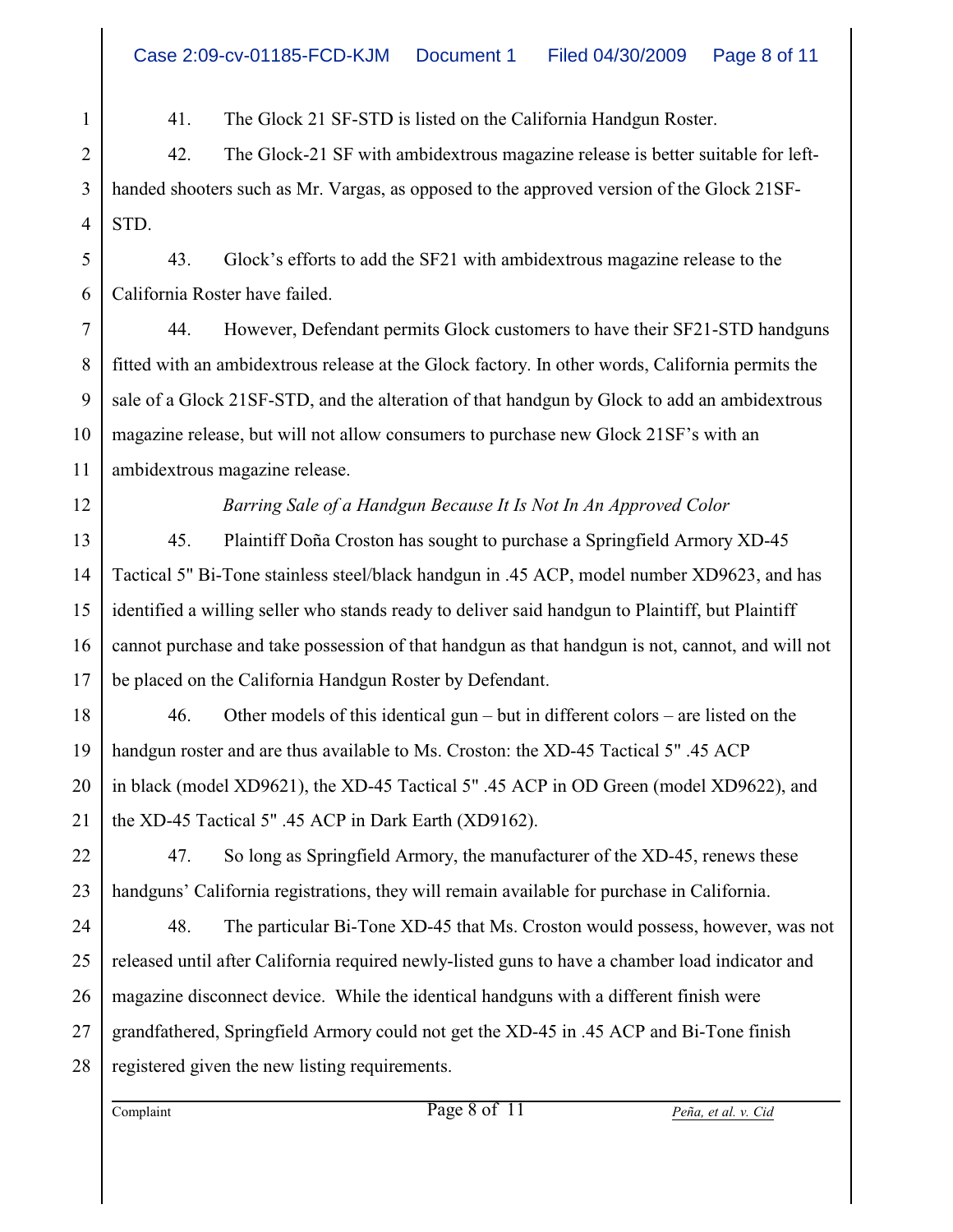1 2 3 4 5 6 7 8 9 10 11 12 13 14 15 16 17 18 19 20 21 22 23 24 25 26 27 28 Complaint Page 9 of 11 *Peña, et al. v. Cid* 49. The XD-45 Bi-Tone in .45 has a loaded chamber indicator, but the California Department of Justice has decided it does not qualify under Penal Code § 12126(c). *Barring Sale of a Handgun Held Protected Under the Second Amendment* 50. Plaintiff Brett Thomas has sought to purchase a High Standard Buntline style revolver, and has identified a willing seller who stands ready to deliver said handgun to Plaintiff, but Plaintiff cannot purchase and take possession of that handgun as that handgun is not, cannot, and will not be placed on the California Handgun Roster by Defendant. 51. Mr. Thomas's revolver is identical to the gun defendants were ordered to register by the United States Supreme Court in *District of Columbia* v. *Heller*, 128 S. Ct. 2783 (2008), because its possession was deemed protected by the Second Amendment. **FIRST CLAIM FOR RELIEF U.S. CONST., AMEND. II, 42 U.S.C. § 1983** 52. Paragraphs 1 through 51 are incorporated as though fully stated herein. 53. Plaintiff Ivan Peña's Para USA P1345SR is an arm whose possession is protected by the Second Amendment. 54. Plaintiff Roy Vargas's Glock 21 SF with ambidextrous magazine release is an arm whose possession is protected by the Second Amendment. 55. Plaintiff Doña Croston's Springfield Armory XD-45 is an arm whose possession is protected by the Second Amendment. 56. Plaintiff Brett Thomas's High Standard revolver is an arm whose possession is protected by the Second Amendment. 57. By maintaining and enforcing a set of laws banning access to handguns whose possession is protected by the Second Amendment, Defendant is propagating customs, policies, and practices that violate the Second Amendment to the United States Constitution, facially and as applied against the individual plaintiffs in this action, damaging plaintiffs in violation of 42 U.S.C. § 1983. Plaintiffs are therefore entitled to permanent injunctive relief against such customs, policies, and practices. //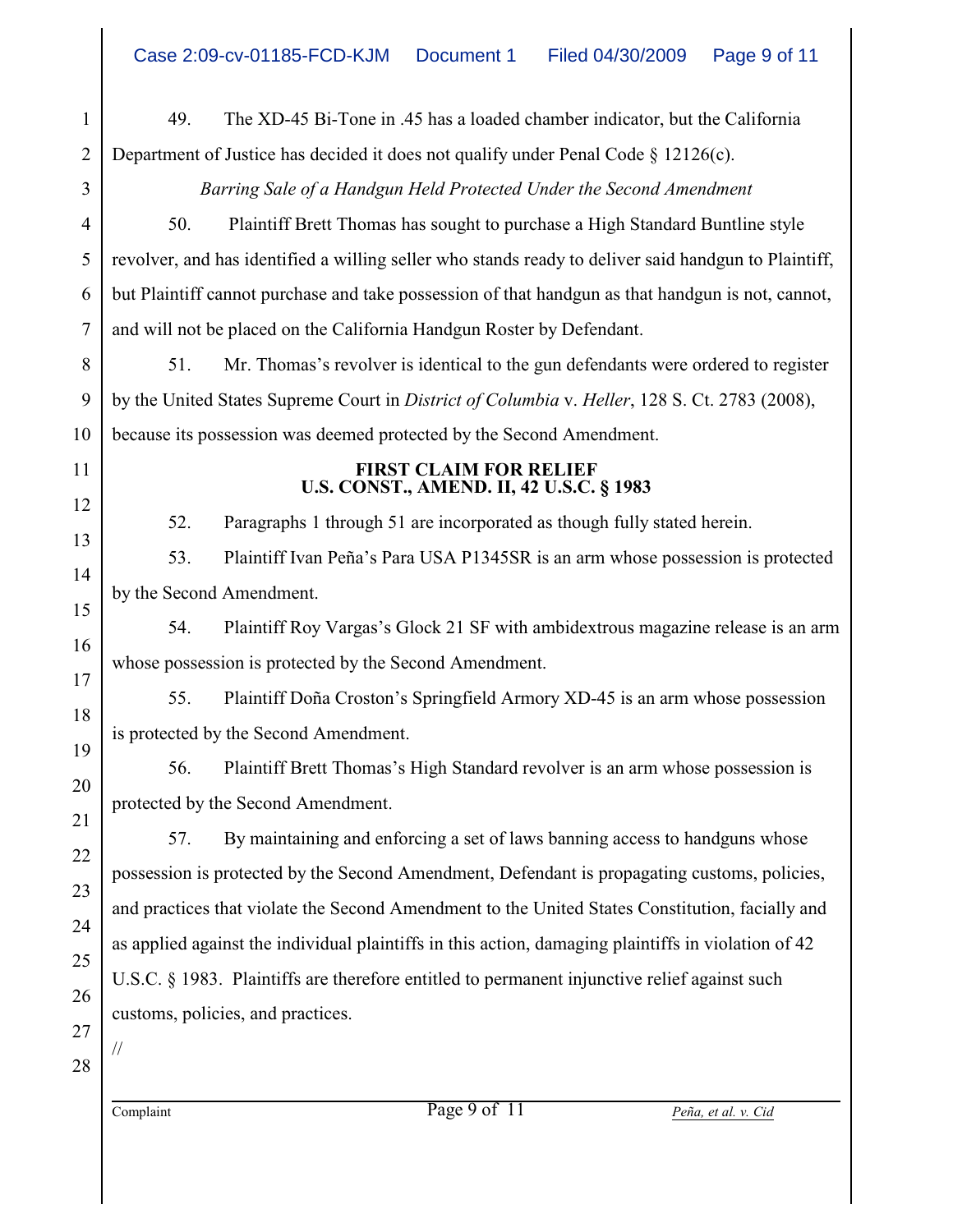#### **SECOND CLAIM FOR RELIEF U.S. CONST., AMEND. XIV, 42 U.S.C. § 1983**

58. Paragraphs 1 through 57 are incorporated as though fully stated herein.

59. Defendant's handgun roster program violates Plaintiffs' rights to equal protection of the law as guaranteed by the Fourteenth Amendment to the United States Constitution, in that Defendant allows some people access to handguns barred to plaintiffs, and otherwise make arbitrary, capricious, irrational, and otherwise unjustifiable distinctions among the handguns that Defendant deigns to allow Plaintiffs in their exercise of fundamental Second Amendment rights. Defendant is thereby propagating customs, policies, and practices that violate the Fourteenth Amendment to the United States Constitution, facially and as applied against the individual plaintiffs in this action, damaging plaintiffs in violation of 42 U.S.C. § 1983. Plaintiffs are therefore entitled to permanent injunctive relief against such customs, policies, and practices.

## PRAYER FOR RELIEF

WHEREFORE, Plaintiffs request that judgment be entered in their favor and against Defendant as follows:

1. An order permanently enjoining defendant, his officers, agents, servants, employees, and all persons in active concert or participation with him who receive actual notice of the injunction, from enforcing Title 4, Part 2, Chapter 1.3 of the California Penal Code, §§ 12125, et seq.

2. Costs of suit, including attorney fees and costs pursuant to 42 U.S.C. § 1988;

3. Declaratory relief consistent with the injunction; and

4. Any other further relief as the Court deems just and appropriate.

Dated: April 30, 2009 Respectfully submitted,

Alan Gura (Calif. Bar No. 178221) Jason A. Davis (Calif. Bar No. 224250)<br>Gura & Possessky, PLLC Davis & Associates Gura & Possessky, PLLC<br>
101 N. Columbus St., Suite 405<br>
27281 Las Ramblas, Suite 200 101 N. Columbus St., Suite 405<br>Alexandria, VA 22314 Alexandria, VA 22314 Mission Viejo, CA 92691<br>703.835.9085/Fax 703.997.7665 949.310.0817/Fax 949.288

27

1

2

3

4

5

6

7

8

9

10

11

12

13

14

15

16

17

18

19

20

21

22

23

24

25

26

28

///

///

949.310.0817/Fax 949.288.6894